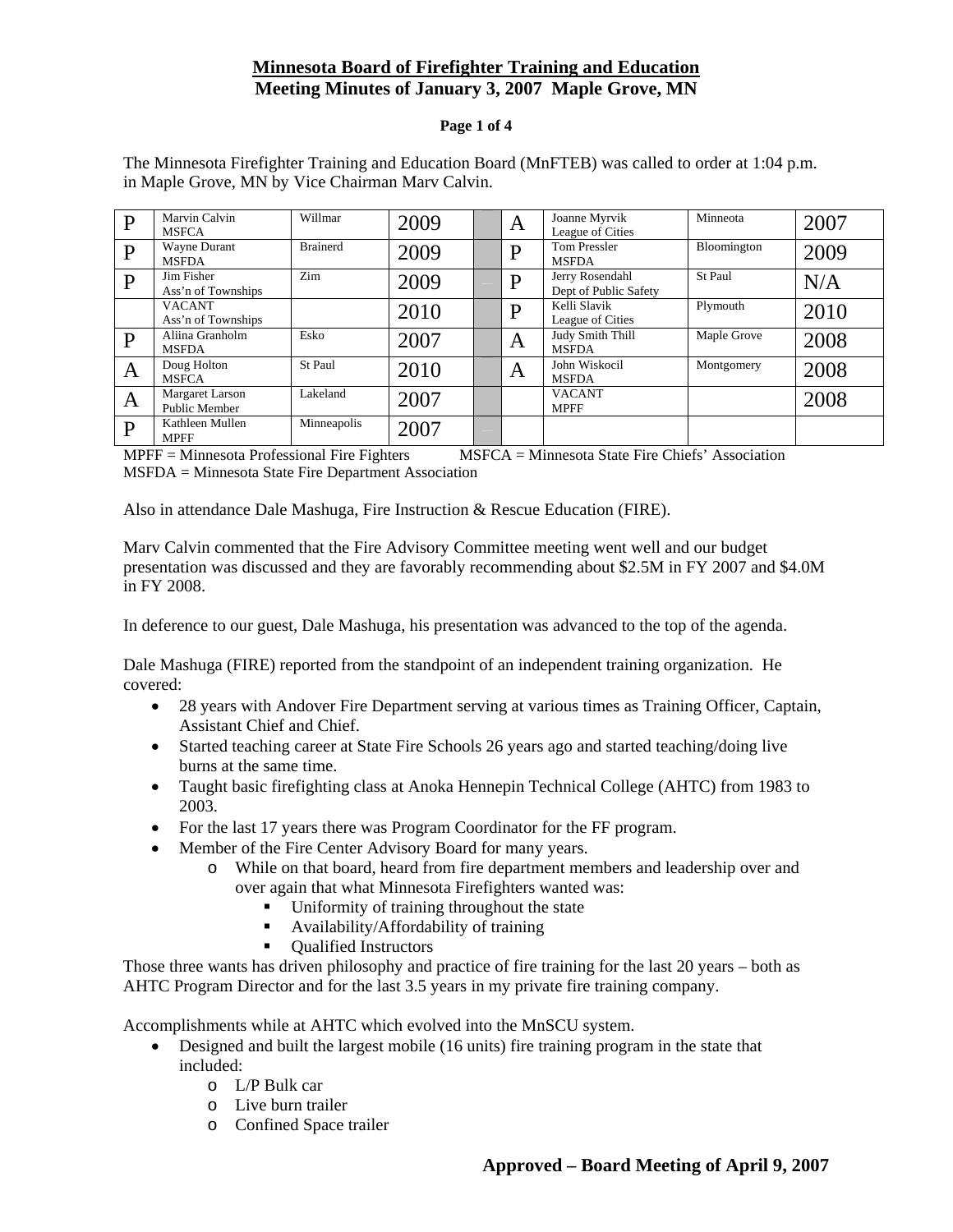# **Minnesota Board of Firefighter Training and Education Meeting Minutes of January 3, 2007 Maple Grove, MN**

**Page 2 of 4** 

- o House burn trailer
- o Ventilation trailer
- o SCBA trailer
- o RIT trailer
- o Pump trailer
- o Fire Extinguisher trailer
- o Emergency Driving trailer
- o Auto Air Bag Safety trailer
- o Flammable Liquids trailer
- o L/P (500 gallons) trailer
- o Collapse Rescue trailer

In 2003, started independent training company – Fire Instruction & Rescue Education (FIRE)

- Employs approximately 80 part time instructors
	- o 95% are Minnesota Fire Service Certified
- In process of building a mobile training program and have designed and built
	- o Live Burn 40 foot Semi
	- o Pump cut away
	- o RIT
	- o Car Fire
	- o House Burn
	- o L/P Gas emergency
	- o Flashover (the Flashover trailer at St. Paul Fire was built from my design)
- FIRE offers many of the same fire classes as the colleges except for credit based classes
- During 2006 FIRE provided the following classes throughout the state of Minnesota
	- o 10 Firefighter I Classes
	- o 8 Firefighter II Classes
	- o 9 HazMat Operations Classes
	- o Conducted 58 house burns
	- o 230 other classes such as Officer, Instructor, Inspection, Pump, etc
- FIRE did a total of 315 classes for 4,740 students a total of 41,167 student contact hours.
- FIRE charges \$500.00 for a FF I class which is \$100.00 less than MnSCU this is due to the Voucher dollars which FIRE cannot give or receive.

I believe that Fire Training throughout the state of Minnesota would be much improved with the following changes –

- UNIFORMITY Training is not uniform throughout the state even at the FF I level. Some colleges are teaching Jones & Bartlett curriculum, some are teaching Delmar curriculum and some are teaching IFSTA curriculum. Some teach NFPA 1403 [qualification for structure burn standard] and some teach NFPA FF I and different variations of the two. I believe Certification is the only way to achieve uniformity in Minnesota
- AVAILABILITY/AFFORDABILITY The classes must be available and affordable throughout the state – that is as fire department in Grand Marais should be able to get the same class at the same price as Andover Fire Department. Private companies should have access to the same funding as MnSCU so we can compete.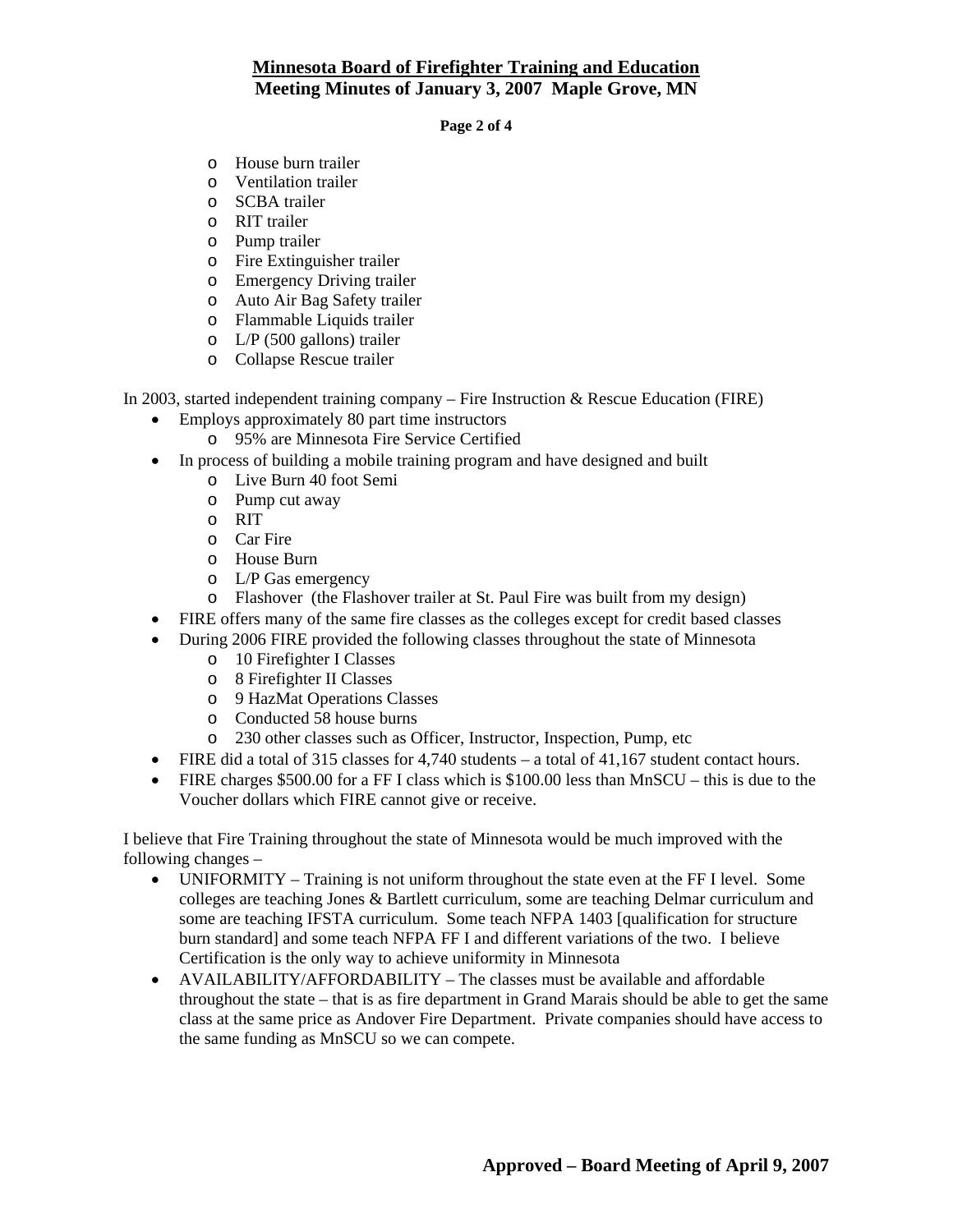### **Minnesota Board of Firefighter Training and Education Meeting Minutes of January 3, 2007 Maple Grove, MN Page 3 of 4**

- OUALIFIED INSTRUCTORS I believe the state should require all fire classes to be taught by certified instructors teaching certifiable classes in order to receive funding.
	- o For example: Andover Fire Dept. would receive \$700.00 per firefighter who has taken a FFI class which was taught by a Minnesota Fire Service Certified instructor. The department would be reimbursed upon the firefighter's completion of Minnesota Fire Service FF I certification.

Dale distributed a comparison sheet on costs/fees between MnSCU and FIRE.

Questions:

- How do you select the instructors? Answer: For live burns, they must be certified FF I, FF II and Instructor certified, attend 25 live burns on their time then take supervised team into a live burn with an evaluation after as many times as necessary for positive evaluation.
- Comment: Last year at AHTC they put \$250K in the General Fund.
- What are instructors paid? Answer: \$30/ hour, but most are not in it for the money.
- Comment: Training needs to start at a basic level.
- What does Fire Instructor Training consist of? Answer:  $30 40$  hours using the IFSTA Instructor manual – personally feels it is better than the NFPA manual.
- What is the difference? Certification is somewhat geared to the curricula used there are more than 1000 questions in the FF I test bank – all questions are validated. IFSAC is the supplier of the tests and validates and certifies state certification programs.
- If instructor standards were raised, what would be the impact? Answer: If not too extensive, most instructors would strive to meet them – it is a part-time job for most instructors.

| <b>Officers Reports:</b> | None |
|--------------------------|------|
|--------------------------|------|

**Correspondence:** None

#### **Unfinished Business:**

Interaction to Fire Advisory Committee

As mentioned earlier, the budget request was well received. Prime activity is putting in place an Executive Director (administrative staff).

Jerry Rosendahl complimented Marv Calvin on a credible job of presenting and explaining the budget request. Further comments from others attending the meeting indicated that there were no negative comments.

Some concern about being able to spend the monies in a timely manner. Jerry Rosendahl suggested the need to meet with financial and human resources people to develop the plan for the administrative staff.

### **New Business:**

Elections

Chairman – nominations were opened for Chairman. One nomination presented – Marv Calvin.

*Motion – that nominations be closed and a unanimous vote be cast for Marv Calvin for chairman by Aliina Granholm, second by Kelli Slavik. Carried.*